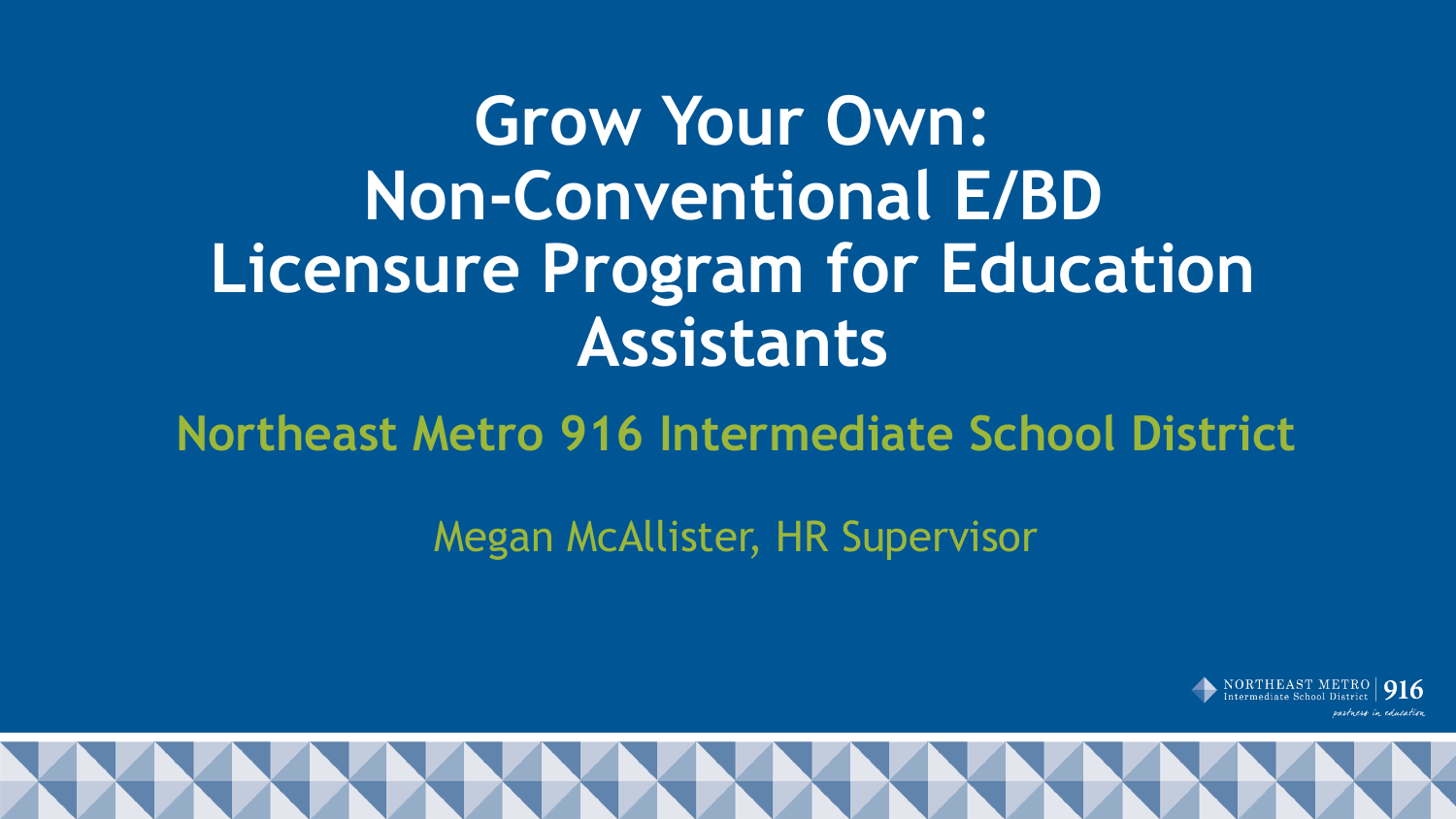## **Goals of the program:**

- Provide a graduate level pathway to licensure in E/BD for current education assistants with a focus on serving students in Level III & Level IV classrooms
- Emphasize effective behavior support/intervention and rigorous academic instruction for students across a continuum of mild to severe E/BD
- Increase the number of teachers of color in our district
- Cost effective
- Ability to work full-time while completing the licensure program and obtain a portion of the credits on the job



artners in educatio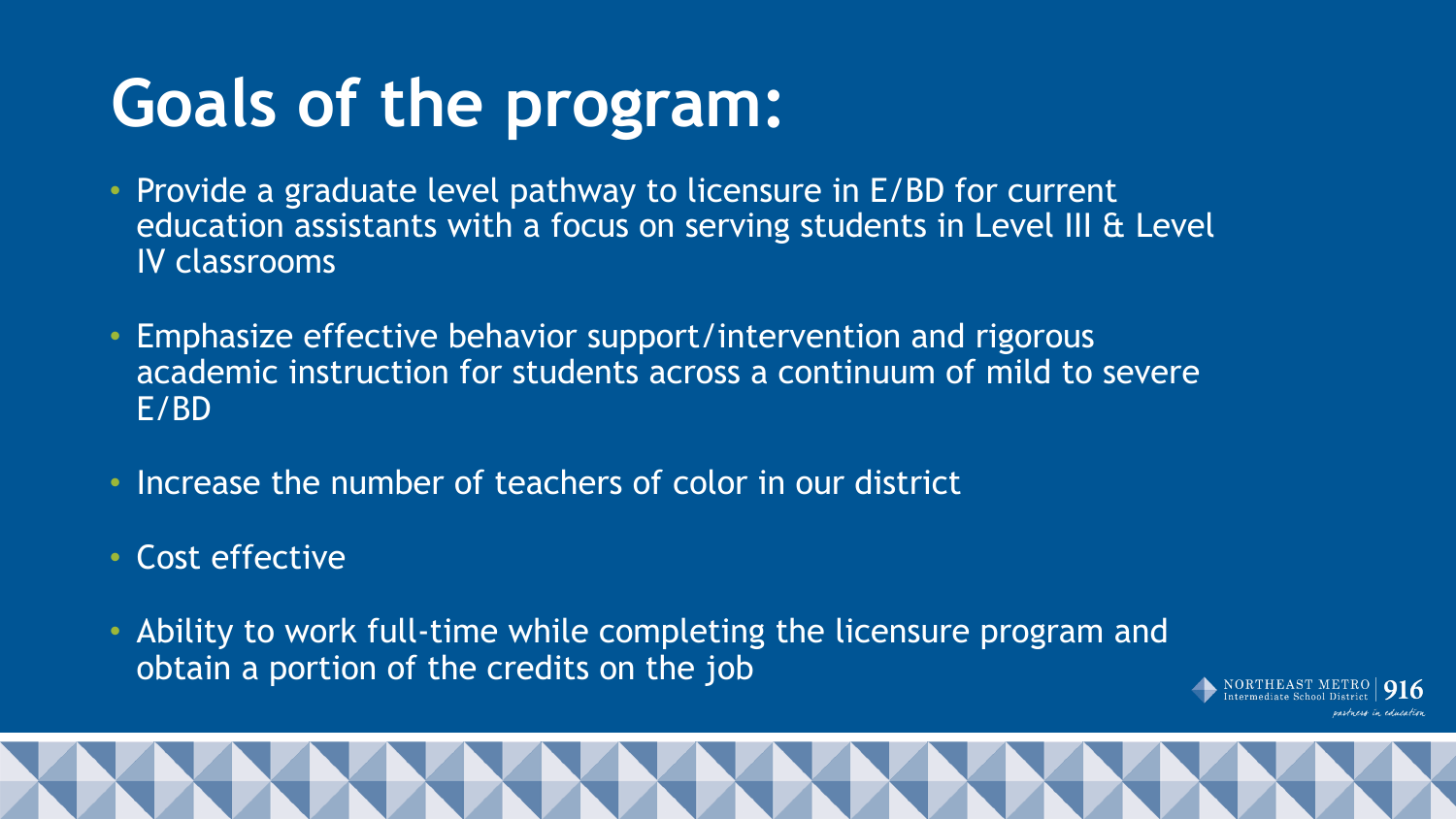# **University of Minnesota Program Design**

| <b>Semester 1</b><br><b>IEP Process</b>                                          | <b>Semester 2</b><br><b>Instructional Planning &amp;</b><br><b>Implementation</b>           | <b>Semester 3</b><br><b>Behavior Intervention</b>                                       | <b>Semester 4</b><br><b>Student Teaching</b>                |
|----------------------------------------------------------------------------------|---------------------------------------------------------------------------------------------|-----------------------------------------------------------------------------------------|-------------------------------------------------------------|
| 9 credits: 2 8-week<br>courses, online module<br>& 16-week Clinical<br>Practicum | 9 credits: 2 8-week<br>courses, independent<br>study & 16-week<br><b>Clinical Practicum</b> | 9 credits: 2 8-week<br>courses, online<br>module & 16-week<br><b>Clinical Practicum</b> | 9 credits: 2 8-week<br>courses & Student<br><b>Teaching</b> |

Total Credits = 36

Successful Program Completion = M.Ed. and K-12 license in E/BD

NORTHEAST METRO |<br>Intermediate School District | partners in education

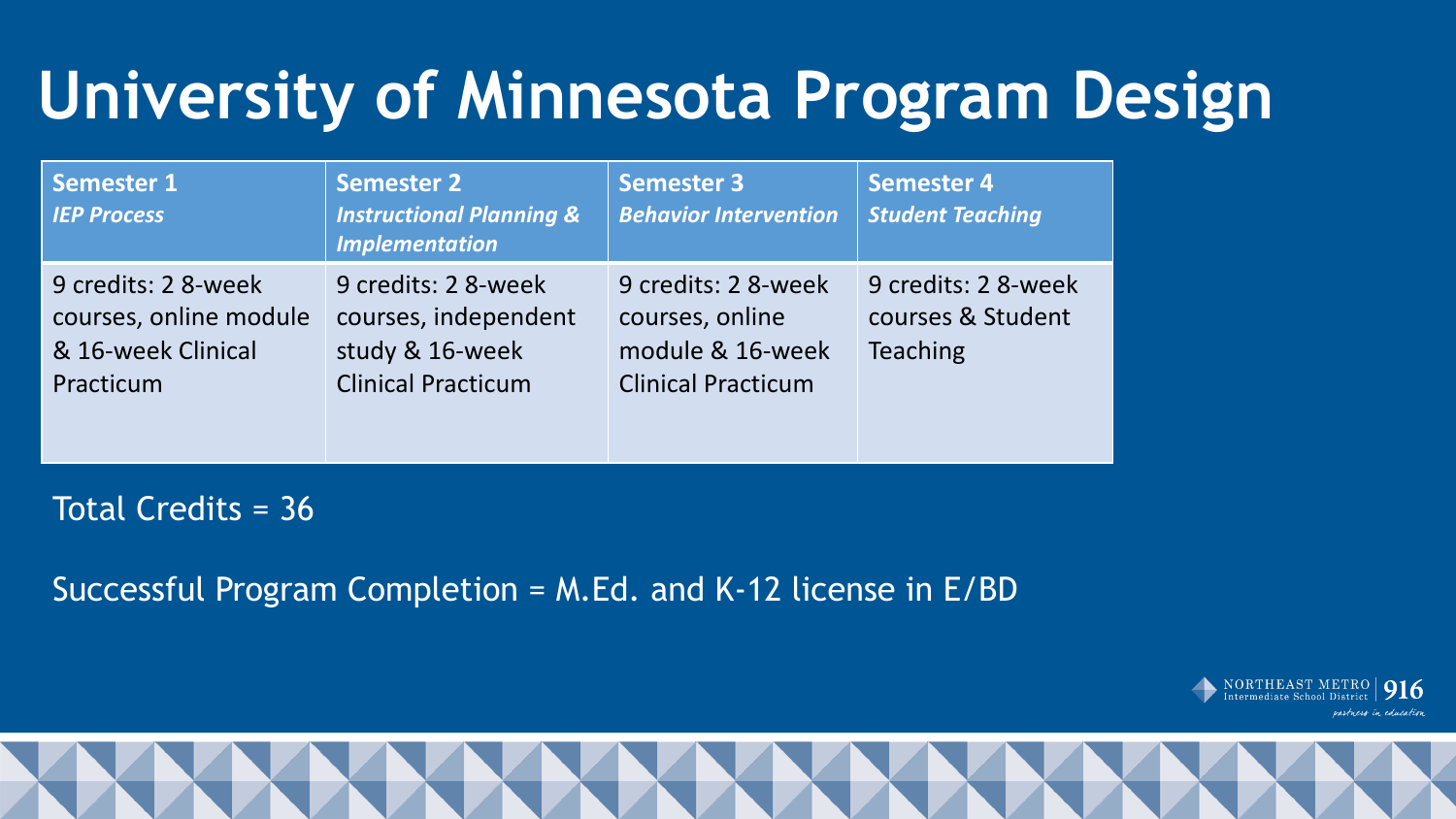#### **Program Requirements**

- Selection process at the district level
	- Bachelor's degree
	- Essay & Panel Interview
- Selection process at the University of Minnesota
	- 2.0 GPA
	- 2 letters of recommendation
	- One year of successful work experience in an E/BD classroom



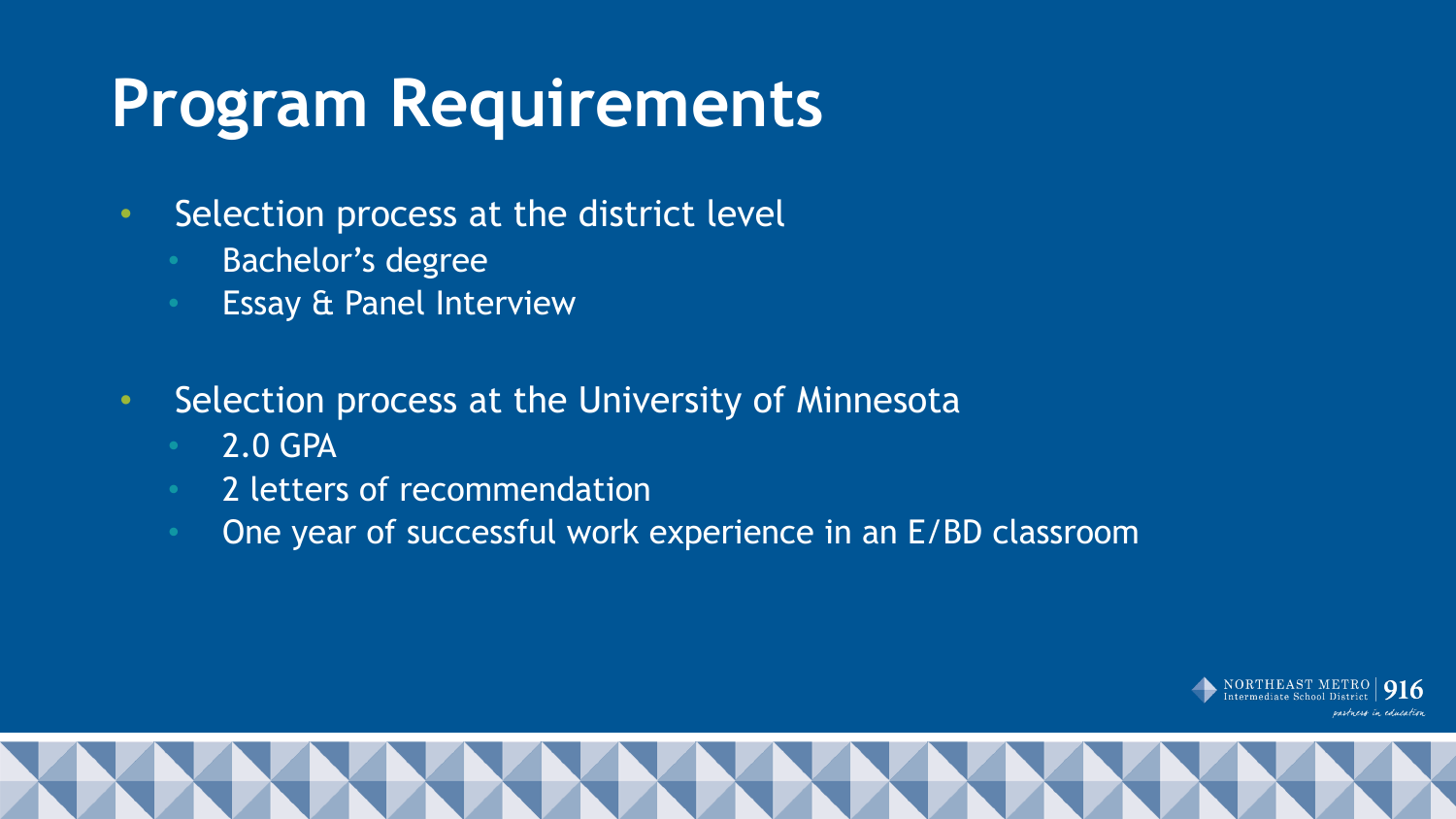## **Results**

- 40 graduates since 2016 from participating districts
- 18% self-identified as people of of color
- 916 currently employs 12 graduates of the program
	- All cohort members offered a teaching contract upon program completion
	- 86% retention rate





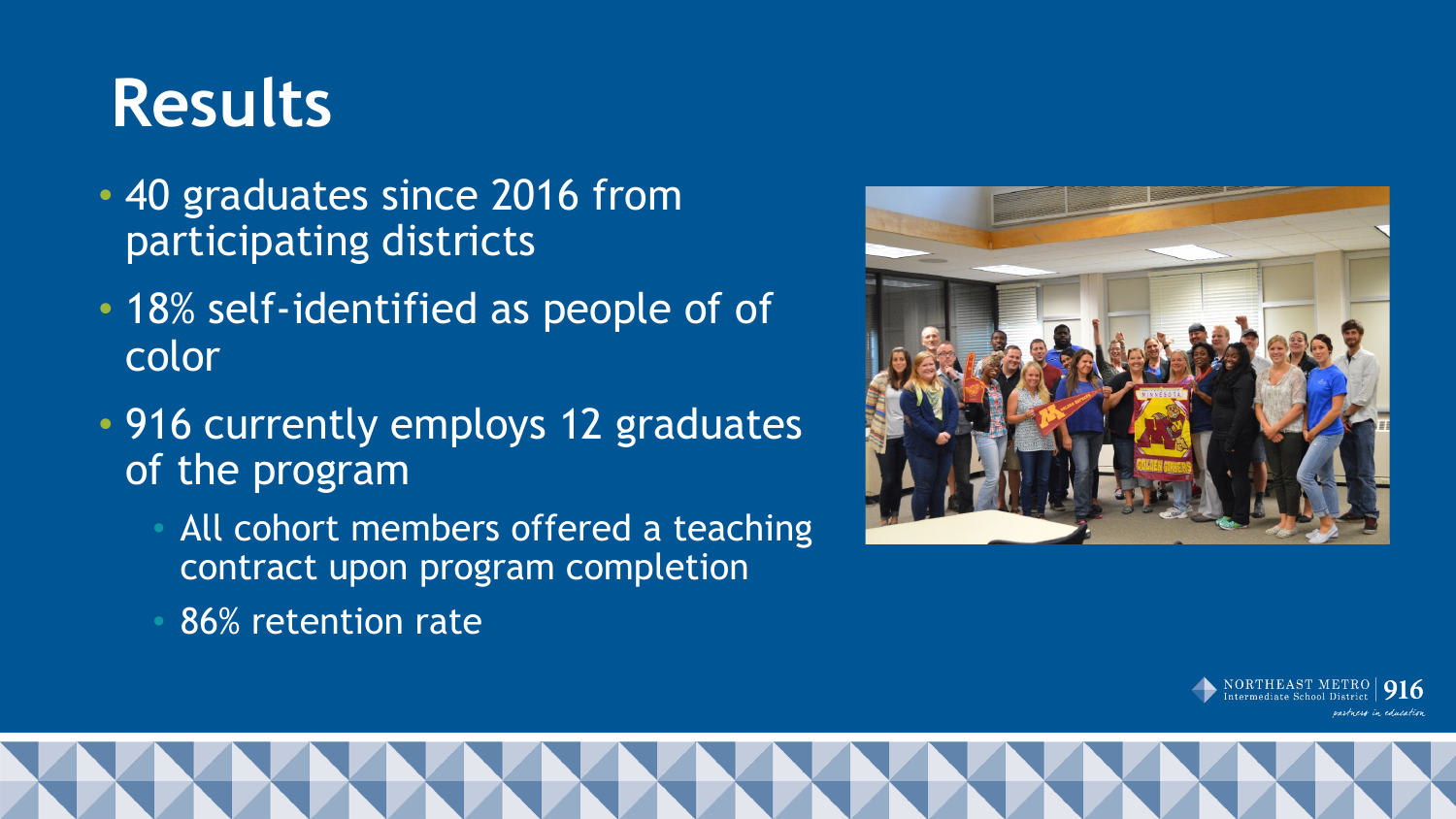# **Key Learnings**

- Financial support and grant funding
- Recruitment strategies for education assistants
- The role of the education assistant in the classroom
- Selection and support of host teachers